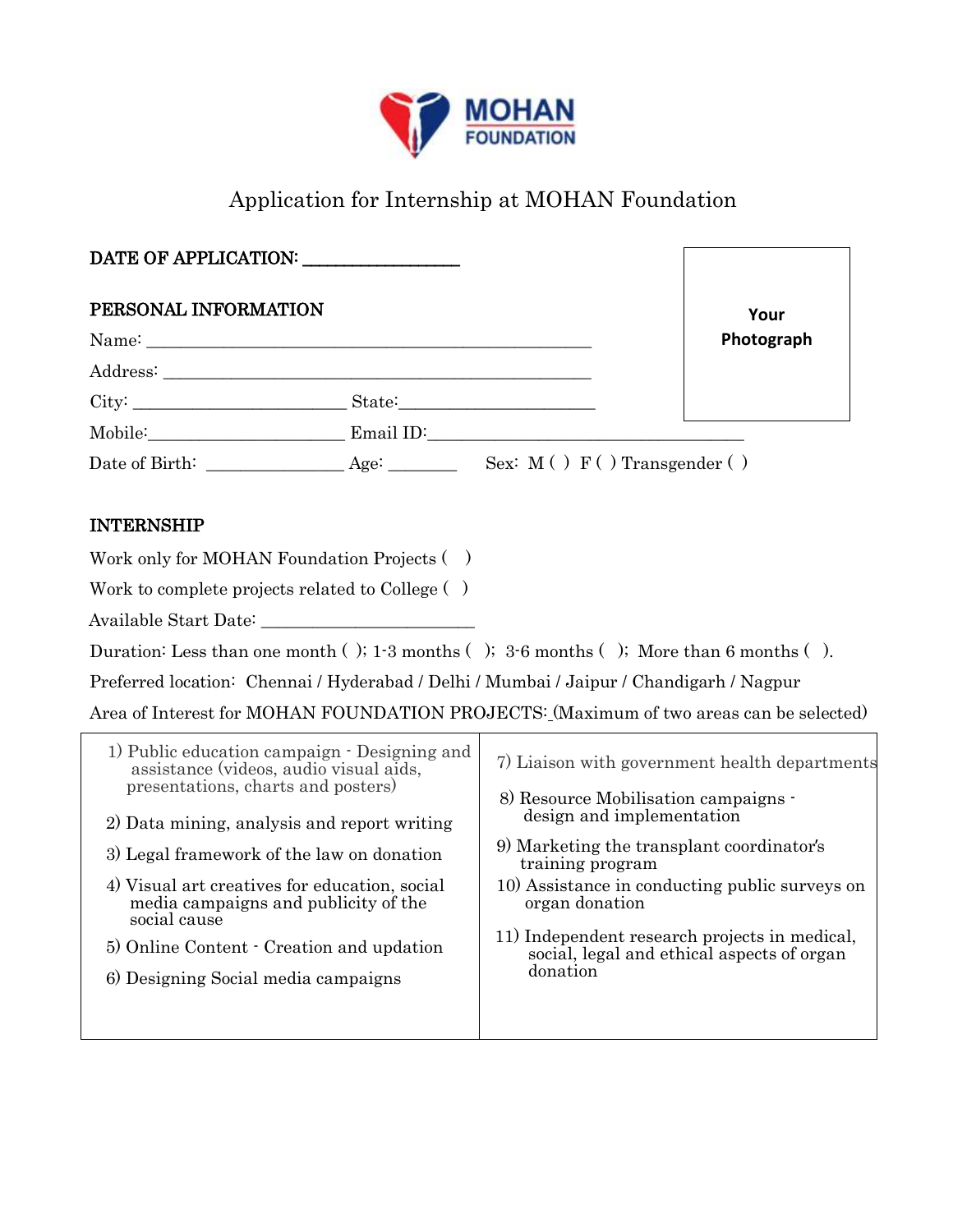# EDUCATION

|                                | Name and Location | Degree | Majors &<br>Subjects of Study |
|--------------------------------|-------------------|--------|-------------------------------|
| <b>High School</b>             |                   |        |                               |
| College or<br>University       |                   |        |                               |
| Specialized<br>Training If any |                   |        |                               |

### PREVIOUS EXPERIENCE

Please list beginning from most recent

| Dates Employed | <b>Company Name</b> | Location | Role/Title |
|----------------|---------------------|----------|------------|
|                |                     |          |            |
|                |                     |          |            |
|                |                     |          |            |
|                |                     |          |            |
|                |                     |          |            |

# AWARDS / MEDALS / DISTINCTION

# PUBLICATIONS IF ANY –

# ANY OTHER RELEVANT INFORMATION YOU MAY WISH TO SHARE

| IN CASE OF EMERGENCY |           |          |  |  |  |
|----------------------|-----------|----------|--|--|--|
| Contact Person Name: |           |          |  |  |  |
|                      |           |          |  |  |  |
| City:                |           | Country: |  |  |  |
| Mobile:              | Email ID: |          |  |  |  |